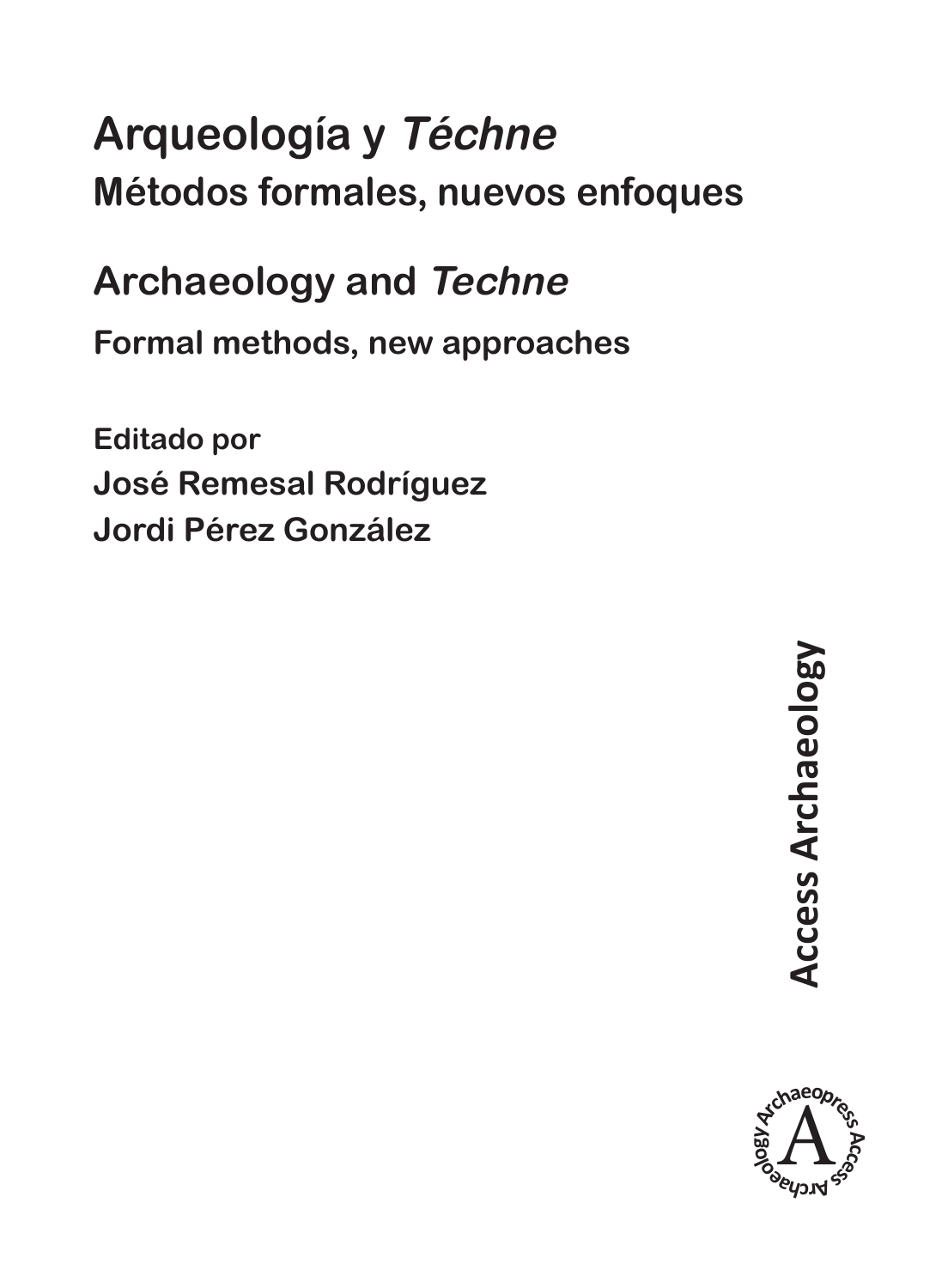

Archaeopress Publishing Ltd Summertown Pavilion 18-24 Middle Way Summertown Oxford OX2 7LG www.archaeopress.com

ISBN 978-1-80327-181-1 ISBN 978-1-80327-182-8 (e-Pdf)

© the individual authors and Archaeopress 2022

Cover image: Muro de ánforas de la campaña arqueológica del año 2002 en el Monte Testaccio (Roma). Directores de la excavación: J.M.ª Blázquez Martínez y José Remesal Rodríguez. Fotografía y edición gráfi ca de la cubierta: Juan Moros Díaz (CEIPAC). *Arqueología y* Téchne*. Métodos formales, nuevos enfoques / Archaeology and* Techne*. Formal methods, new approaches* has been funded within the research projects "Economic and Political Networks (EPNet Project), ERC-2013-ADG-340828 (http:// www.roman-ep.net); Relaciones Interprovinciales en el Imperio Romano. Producción y comercio de alimentos hispanos (*Provinciae Baetica et Tarraconensis*) (HAR2017-85635-P; AEI/FEDER, UE); Centro para el Estudio de la Interdependencia Provincial en la Antigüedad Clásica (CEIPAC) (2017 SGR 512); Dinàmiques socioeconòmiques del món rural romà: formes d'hàbitat i cultura material al litoral central català (CLT009/18/00045). Jordi Pérez González funded by Juan de la Cierva-Formación-2019 (Agencia Estatal de Investigación (Ministerio de Ciencia e Innovación) REF: FJC2019-040688-I.





All rights reserved. No part of this book may be reproduced, stored in retrieval system, or transmitted, in any form or by any means, electronic, mechanical, photocopying or otherwise, without the prior written permission of the copyright owners.

This book is available direct from Archaeopress or from our website www.archaeopress.com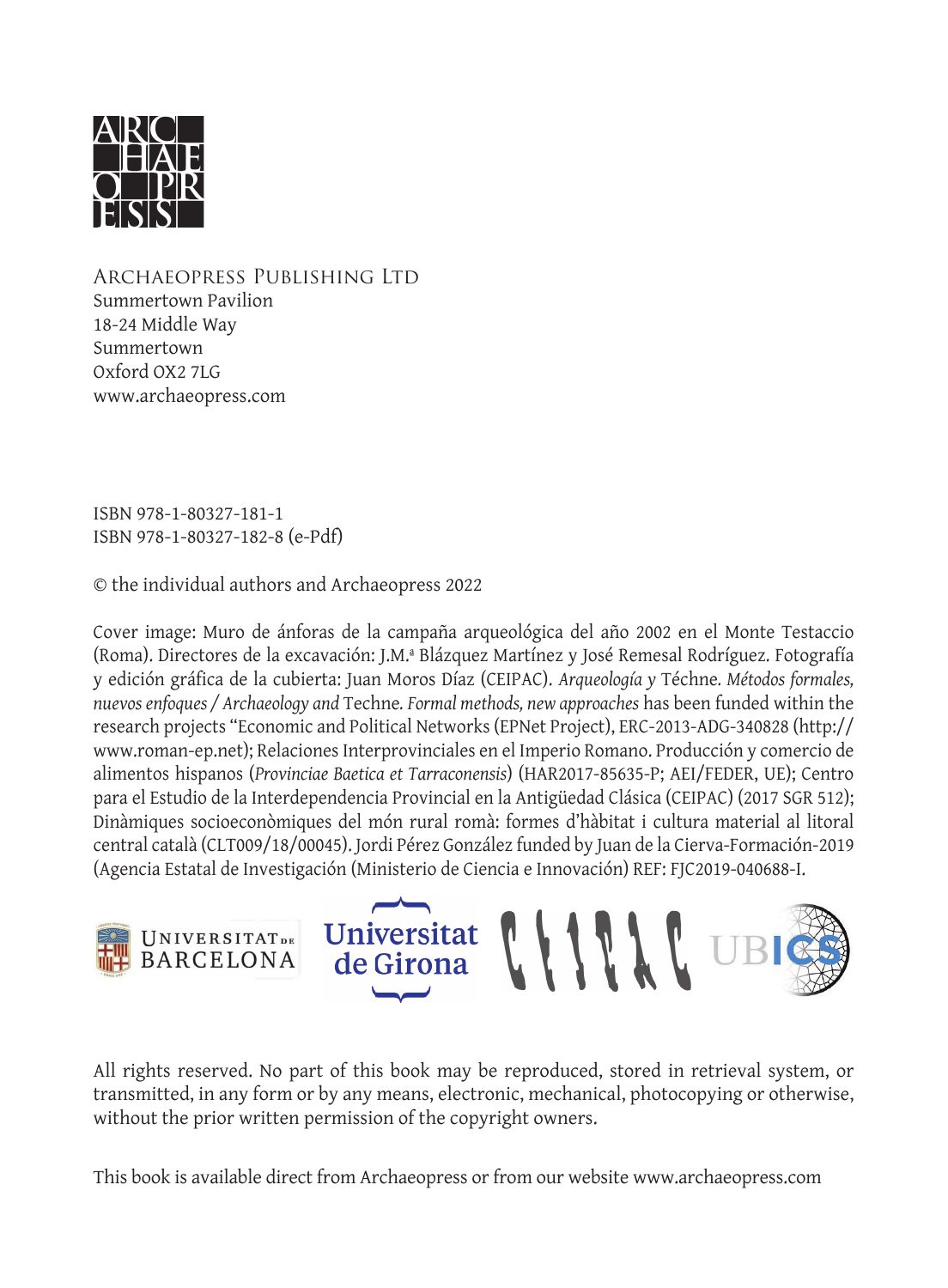| José Remesal Rodríguez                                                                                                                                                               |
|--------------------------------------------------------------------------------------------------------------------------------------------------------------------------------------|
| Interacciones que dejan huella. Hacia una ciencia de redes de los objetos que quedaron 5<br>Luce Prignano, Ignacio Morer Zapata and Albert Díaz-Guilera                              |
| RomanOpenData: A semantic based Data Visualization & Exploratory Interface 18<br>Xavi Giménez Baqués, Alessandro Mosca, Bernardo Rondelli and Guillem Rull Fort                      |
| From Counting Pots to Reconstructing Economy: Computational Tools Developed<br>Iza Romanowska, Simon Carrignon, María Coto-Sarmiento, Jean-Marc Montanier<br>and Xavi Rubio-Campillo |
| Similarity Analysis in Epigraphy. Syntactic Clustering of Tituli Picti on the PO8 Amphoras 34<br>Daniel J. Martín Arroyo-Sánchez and Iza Romanowska                                  |
| La economía de Mauretania Tingitana en el Alto Imperio (2009-2019). Colaboraciones<br>Lluís Pons Pujol                                                                               |
| Analysis tools for the study of the amphorae productions from the northeast of Hispania<br>Antoni Martín i Oliveras, Carlos Palacín Copado and Jordi Pérez González                  |
| Juan Moros Díaz                                                                                                                                                                      |
| La importacia de una provincia bisagra en el concierto del Imperio romano.<br>Juan Manuel Bermúdez Lorenzo                                                                           |
| Olive Oil Beyond the Wall: Stamps on Baetican Dressel 20 found on the Forth-Clyde<br>Jordi Pérez González                                                                            |
| Approaches to the Roman Food Economy: GIS Agricultural Modelling in Baetica<br>Daniel J. Martín Arroyo-Sánchez                                                                       |
| Leticia Sierra Díaz and Jordi Pérez González                                                                                                                                         |

## **Contents**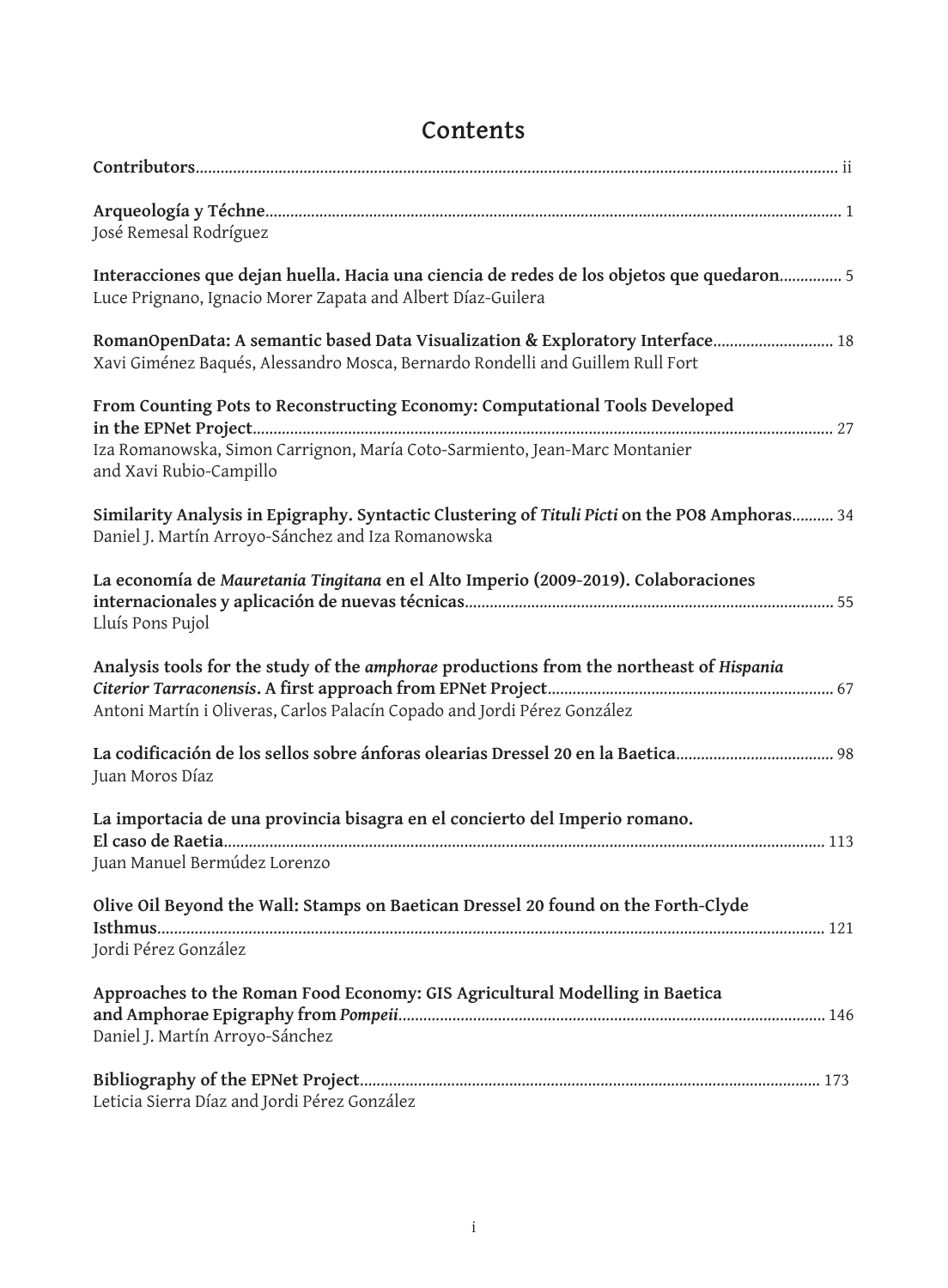### **Contributors**

**Juan Manuel Bermúdez Lorenzo** is Assistant Professor at King Juan Carlos University (Ancient History Area). His research focuses on Roman administration, supply in the Roman province of Raetia, and epigraphic studies. He received a doctorate from the University of Bologna and the University of Barcelona. Between 2013 and 2019 he participated as a postdoctoral researcher in the European projects EPNet and Ariadne+. He has a monograph entitled 'Economía de Raetia (s I-III d.C.). Epigrafía anfórica' (Instrumenta collection). He is a member of CEIPAC and UBICS. ORCID ID: 0000-0002-7291-1079.

**Simon Carrignon** is a postdoctoral fellow with NIMBioS and the Center for the Dynamics of Social Complexity working with DySoC (University of Tennessee, Knoxville, TN, United States of America) faculty members Sergey Gavrilets, Alex Bentley, and Suzie Allard to establish new transdisciplinary collaborations. During the Epnet Project he specialized in formal analysis, roles conceptualization and methodology roles, obtaining a PhD in Biomedicine at the Pompeu Fabra University (2019). ORCID ID: 0000-0002-4416-1389. Scopus Author ID: 56736909300.

**María Coto-Sarmiento** is a Researcher in Digital Archaeology. She gained her PhD in History (2020) within the framework of the EPnet project at Barcelona Supercomputing Center (Spain): 'Cuantificando el cambio cultural: Una aproximación evolutiva a la producción de las ánforas de aceite de oliva en la zona de la Bética (ss.I-II d.C)'. Among his hybrid research projects, the publication 'Identifying social learning between Roman amphorae workshops through morphometric similarity' stands out (Coto-Sarmiento et al. 2018. *Journal of Archaeological Science* 96). ORCID ID: 0000-0001-9770-6162. Scopus Author ID: 57196287956.

WoS Researcher ID: ABH-7518-2020.

**Albert Díaz-Guilera** is a Full Professor of Statistical Physics at the University of Barcelona. Author of more than 100 articles in physics and interdisciplinary journals. He has given about one hundred of talks at conferences and research centers. Leader of the research group PHYSCOMP2 (ClabB) and UBICS, PI of projects from Catalan and Spanish Governments and EU. Since December 2020 he has held the position of 'Comissionat per la coordinació dels Instituts de Recerca Propis' at the University of Barcelona. ORCID ID: 0000-0002-3114-0984. Scopus Author ID: 6701426407. WoS Researcher ID: A-5218-2009.

**Xavi Giménez Baqués** is a Data Visualization Engineer and Data Scientist working at SIRIS Academic. Possesses over a decade of experience leading, developing and designing interactive and tech projects. Passion for problem-solving and mixing technology and creativity to the projects. Now involved in emerging fields such as Open Data and Digital Humanities, designing the Exploratory interface Roman Open Data (https://romanopendata.eu).

**Daniel J. Martín-Arroyo Sánchez** is a Lecturer in Historical and Cultural Heritage at the University of Granada and a specialist on the Roman economy. He gained his PhD in History (2013). Recently, he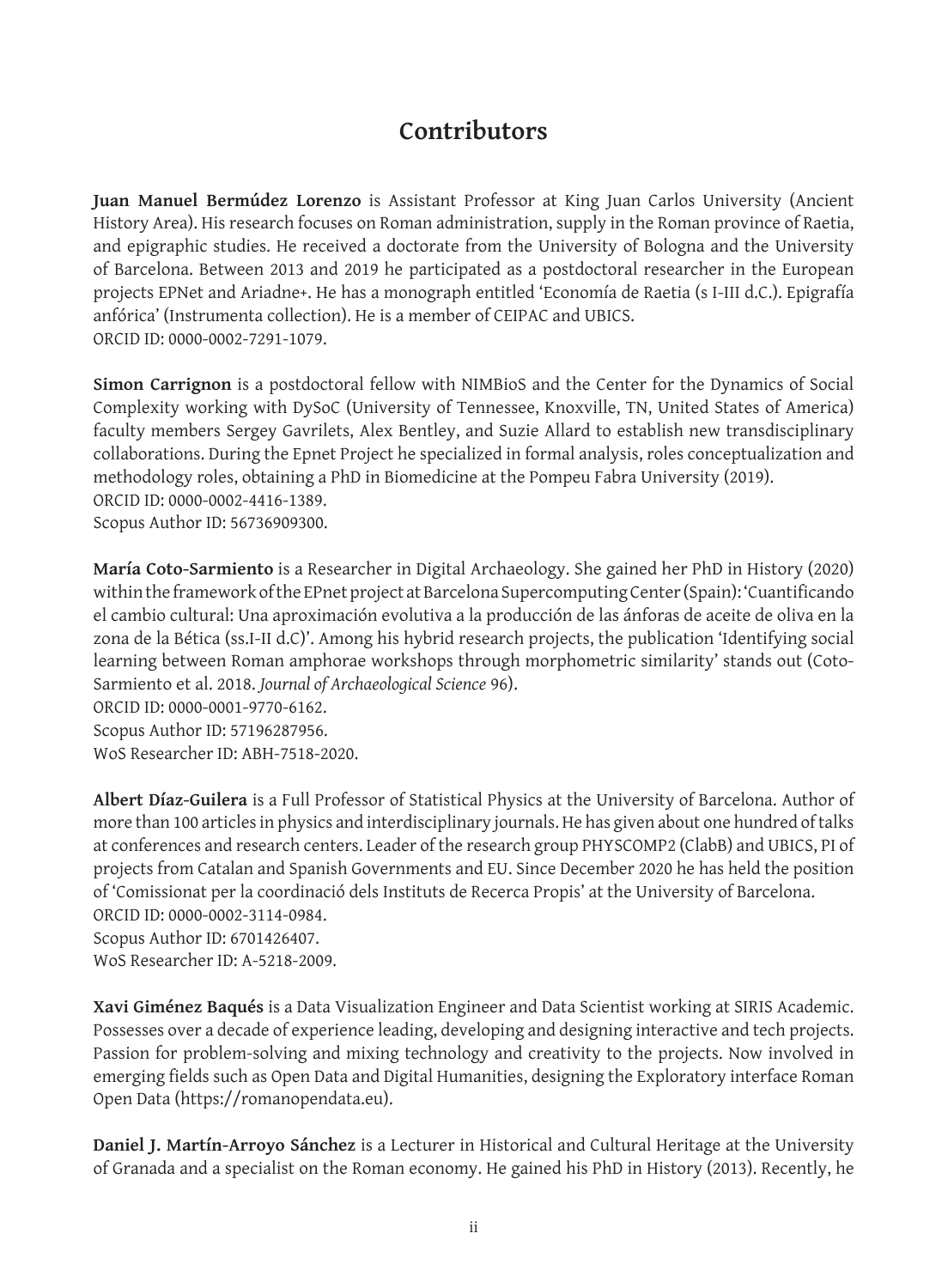held a research postdoctoral position within the EPNet Project. His training in Geographic Information Systems (GIS) management has resulted in several publications on the study of the territory of the Roman colony Hasta Regia and the modelling of the agronomic ratio Riparia/Vinea. Reference publication: Martín-Arroyo Sánchez, D.J. 2018. *Colonización romana y territorio en Hispania. El caso de Hasta Regia* (Instrumenta 61). Barcelona: Publicacions de la Universitat de Barcelona. He is a member of CEIPAC and UBICS.

ORCID ID: 0000-0003-2790-941X. WoS Researcher ID: AAA-3370-2019.

**Antoni Martín i Oliveras** is an archaeologist, museologist, cultural manager and PhD Candidate in Archaeology at University of Barcelona. Currently works at Archaeological and Palaeontological Service-Operational Section; Government of Catalonia Institution -Generalitat de Catalunya- Culture and Heritage Department (Spain). Among his extensive bibliography, one may highlight his book from 2015 'Arqueología del Vi a l'Época Romana. Del Cultiu al Consum. Mar Teòric i Epistemològic. Barcelona (Winner of the XII Memorial Josep Barberà i farràs Award)' and the joint edition with J. Remesal and D.J. Martín-Arroyo (2019) *Productive landscapes and trade networks in the Roman Empire*  (Instrumenta 65). Barcelona.

ORCID ID: 0000-0001-9525-2793.

**Jean-Marc Montanier** is a Senior Machine Learning Engineer, currently working at Tinyclues to focus on the development of production-ready AI software. This work is achieved in collaboration with multiple profiles: data ops, data scientists, dev ops. Previously he worked as a researcher-engineer at SBRE (formerly Aldebaran) in the Protolab team and DSF (Digital Services Factory) of Faurecia where he tackled AI and robotics problems. As a Postdoctoral Researcher at Barcelona Supercomputing Center (Spain) he focused his research on on-line on-board distributed evolutionary robotics and the study of self-aggregating behaviors.

**Ignacio Morer Zapata** is a Physics researcher and Data Scientist at the University of Barcelona. His research focuses on the reconstruction of network structures. Reference publication: Morer, I. *et al*. 2020. Comparing spatial networks: A 'one size fits all' efficiency-driven approach. *Phys. Rev. E* 101, 042301. DOI: 10.1103/PhysRevE.101.042301. He is a member of ClabB and UBICS.

**Juan Moros Díaz** is a Researcher in Archaeology and Ancient History. He gained his PhD in History (2019) within the framework of the EPnet project at University of Barcelona and Fundació Bosch i Gimpera (Spain): 'Análisis epigráfico de los sellos olearios béticos hallados en centros de producción. El caso de la zona productora de la *Scalensia'*. Among his research, the publication 'Los negocios de *Caius Iuventius Albinus* en la Bética' stands out (Remesal and Moros. 2019. *Journal of Roman Archaeology Science* 32). He has a monograph entitled 'Organización productiva de las ánforas olearias béticas Dressel 20 (ca. 30-270 d.C.). Un modelo de análisis e interpretación de los sellos del *instrumentum domesticum*' (Instrumenta collection). He is a member of CEIPAC and UBICS. ORCID ID: 0000-0001-8686-7198. Scopus Author ID: 57200727773.

**Alessandro Mosca** is a researcher at the Smart Data Factory lab of the Faculty of Computer Science at the Free University of Bozen-Bolzano. He works in the broad field of knowledge representation and databases and was given a clear mandate of transferring our scientific results to the world outside academia. Participated in the consolidation of SIRIS Academic and SIRIS Lab. His experience in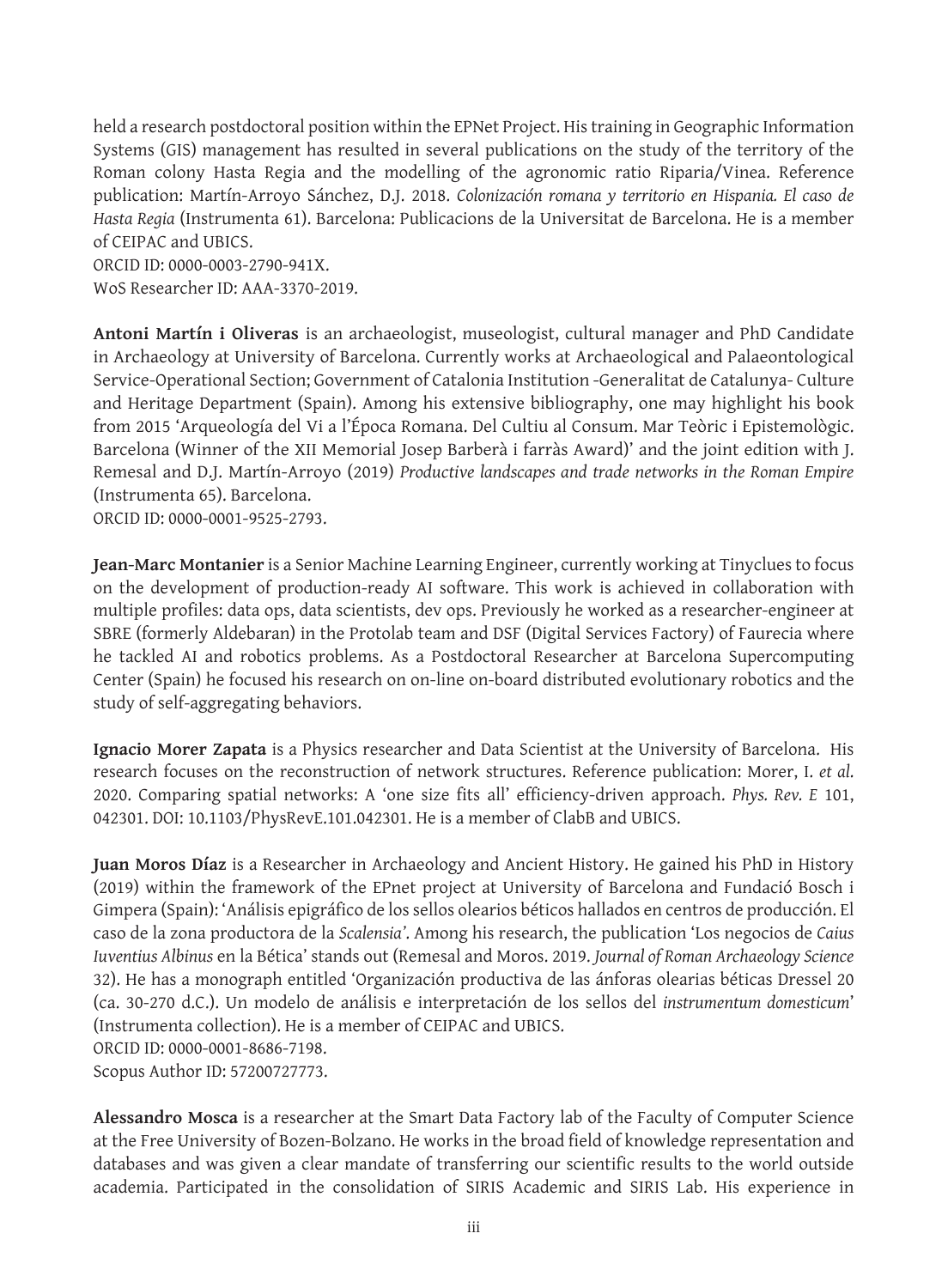Knowledge Representation and Reasoning, Intelligent data management, Foundations of Conceptual Modeling, and Modal and Description Logics were essential to the Formal Ontology of the CEIPAC database and its integration with Epigraphic Database Heidelberg (EAGLE Portal), Pleiades and Roman Amphorae: a digital resource University of Southampton.

ORCID ID: 0000-0003-2323-3344.

Scopus Author ID: 8835755500.

**Carlos Palacín Copado** is a PhD Candidate in Ancient History at University of Barcelona. He has a pre-doctoral contract in the FI-SDUR 2020 call for training of doctors of the Generalitat de Catalunya (Spain). He obtained a master's degree in Archeology of the Mediterranean in Classical Antiquity at the Complutense University of Madrid. He has participated in several international congresses and has collaborated in several publications. His research is focused on the distribution and consumption of wine produced in the north of the Roman province Hispania Citerior Tarraconensis. His ongoing thesis is titled 'T*unc hospita Tarraco Baccho*. Estudio de la comercialización y distribución del vino del noreste de la Tarraconense'. Es miembro del CEIPAC y del UBICS. ORCID ID: 0000-0001-7549-2167.

**Jordi Pérez González** is a postdoctoral researcher 'Juan de la Cierva-Formación' at the University of Girona (Department of History and Art History). He received his Doctorate from the University of Barcelona, obtaining the Extraordinary Doctorate Award (2017). He has carried out research stays at the Università di Roma La Sapienza (2017) and the Università degli Studi di Verona (2018) funded by the European Commission. He has been a research technician in the CEIPAC group during the period 2013-2020. In the last six years he has participated in 36 international conferences and has published 23 articles in journals indexed in SJR, WoS, CARHUS Plus +, Latindex and ERIHPlus; 9 book chapters and 31 reviews. He has a book in the Instrumenta collection entitled 'Sumptuary Specialists and Consumer Elites in Rome's world order'.

ORCID ID: 0000-0001-5039-3883. Scopus Author ID: 57195129423. WoS Researcher ID: AAB-4733-2019.

**Lluís Pons Pujol** is a 'Professor Agregat' of Ancient History at University of Barcelona. The main subject of his research focuses on the economy of Mauritania Tingitana. Another of his research lines is the study of historiography and biography of Roman Africa. Reference publication: Pons Pujol, Ll. 2009. La economía de la Mauretania Tingitana (s. I-III d. C.): aceite, vino y salazones (Instrumenta 34). Barcelona: Publicacions de la Universitat de Barcelona. He is a member of CEIPAC and UBICS.

ORCID ID: 0000-0002-5396-8352. Scopus Author ID: 57210864163. WoS Researcher ID: ABE-1859-2020.

**José Remesal Rodríguez** is Professor of Ancient History at the University of Barcelona since 1988. Founder of the 'Centro para el Estudio de la Interdependencia Provincial en la Antigüedad Clásica' (CEIPAC), with projects in Austria, Germany, Italy, Libya and Tunisia. Founder of the series Instrumenta. His works have been published in more than 160 scientific articles in many countries and languages. He has given more than 90 conference talks in many European universities and has participated in 75 national and international congresses. Moreover, he has directed over 29 doctoral dissertations both at Complutense University in Madrid and at University of Barcelona. The main subject of his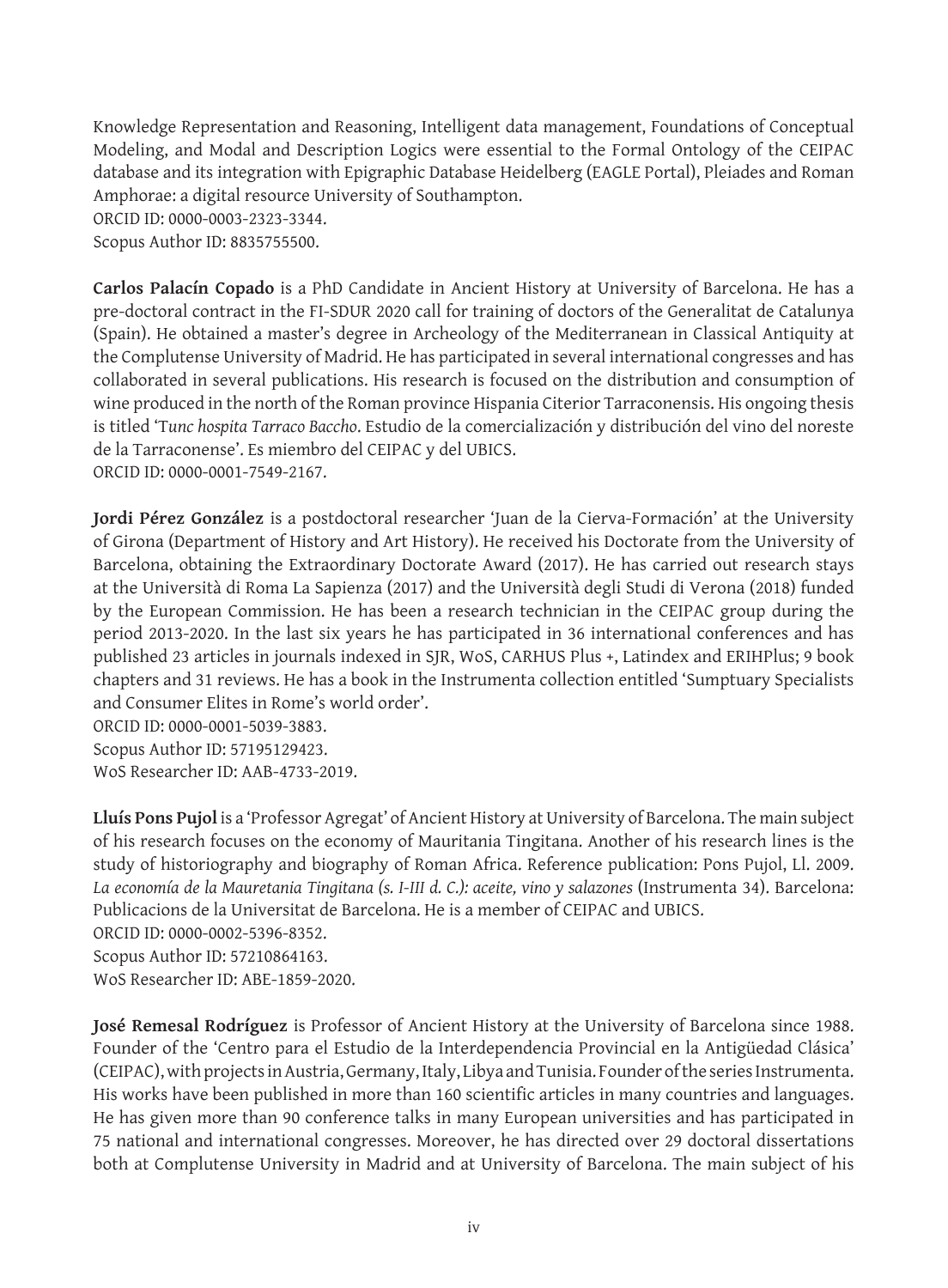research is the study of the interaction between political and economic life in the Roman world, based on the study of the production distribution and consummation of food. He specializes in amphorae epigraphy. Another of his research lines is the study of historiographic nature. ORCID ID: 0000-0003-1474-3123. WoS Researcher ID: AAB-6212-2019.

**Iza Romanowska** is a Postdoc at the Aarhus Institute of Advanced Studies (Denmark) and Barcelona Supercomputing Center (Spain). She is a complexity scientist working on the interface between social sciences and computer science, having originally trained and worked as a prehistoric archaeologist before the switch to computer-based research. Her research specialises in agent-based modelling, a simulation technique used for various research questions from mobility in prehistoric cities and the first Out-of-Africa human dispersal to large-scale economic interactions across the Roman Meditteranean and real-time pedestrian flows in modern sports venues. ORCID ID: 0000-0002-9487-2111.

WoS Researcher ID: T-4657-2017.

**Bernardo Rondelli** is a specialist in cultural heritage study (Degree), geographical information systems for environmental studies (master), quantitative and computational archaeology (PhD) and artificial intelligence (post-doctoral research). He is the Founding partner of SIRIS Academic. His research interest focuses on the dynamics of cultural systems from a transdisciplinary approach, combining quantitative and qualitative approaches. He has investigated change and change management in social organizations from an evolutionary perspective. He has co-authored several publications, edited books and implemented several multidisciplinary and international research projects in the context of competitive tenders.

ORCID ID: 0000-0002-0933-4061. WoS Researcher ID: A-9617-2013

**Xavi Rubio-Campillo** is the Group Leader of DIDPATRI-UB and a Ramón y Cajal fellow at the University of Barcelona, where he explored how digital approaches can be used to understand and learn about the human past. From 2009 to 2016 he led the Humanities research group at the Barcelona Supercomputing Centre and from 2016 to 2020 he was a lecturer in computational archaeology at the University of Edinburgh. His transdisciplinary experience has helped to establish links between Humanities and Computer Science.

ORCID ID: 0000-0003-4428-4335.

Scopus Author ID: 53867286000.

WoS Researcher ID: O-4182-2014.

**Guillem Rull Fort** holds a PhD in Computer Science from the Universitat Politècnica de Catalunya (UPC-BarcelonaTech) in 2011. He also holds a degree on Computer Engineering from the same university since 2006. After his PhD, he was a visiting researcher at Microsoft Research (Redmond) during the second half of 2011. Then, he came back to Barcelona to continue his research at the UPC-BarcelonaTech University. In 2014, he started working in an ERC Advanced Grant project (EPNet) until he joined SIRIS in 2016 with a Torres Quevedo grant. His main topics of interest (and research) are Databases, Information Systems, Conceptual Modeling, Ontologies, and Information Integration (including both Data Exchange and Data Integration). ORCID ID: 0000-0003-4981-0664.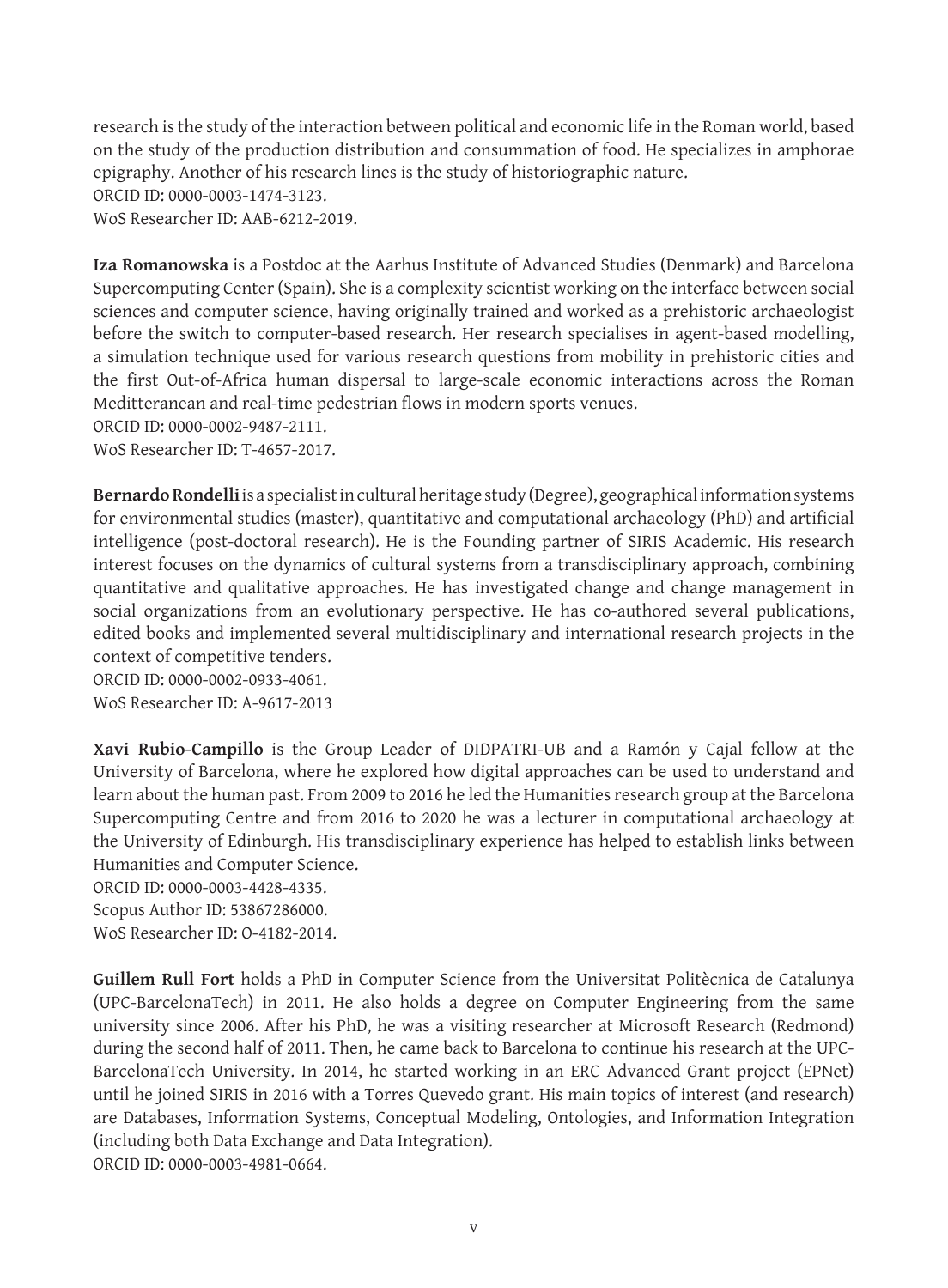Leticia Sierra Díaz is a Creative director, art and production of Toolbox (http://toolboxgci.com). Since 2018 she was responsible for communication for the Epnet project and CEIPAC. She is a specialist in Graphic Design from the School of Design of the National Institute of Fine Arts (Mexico; Degree) and Audiovisual Communication from the Faculty of Communication of the Pompeu Fabra University (Barcelona).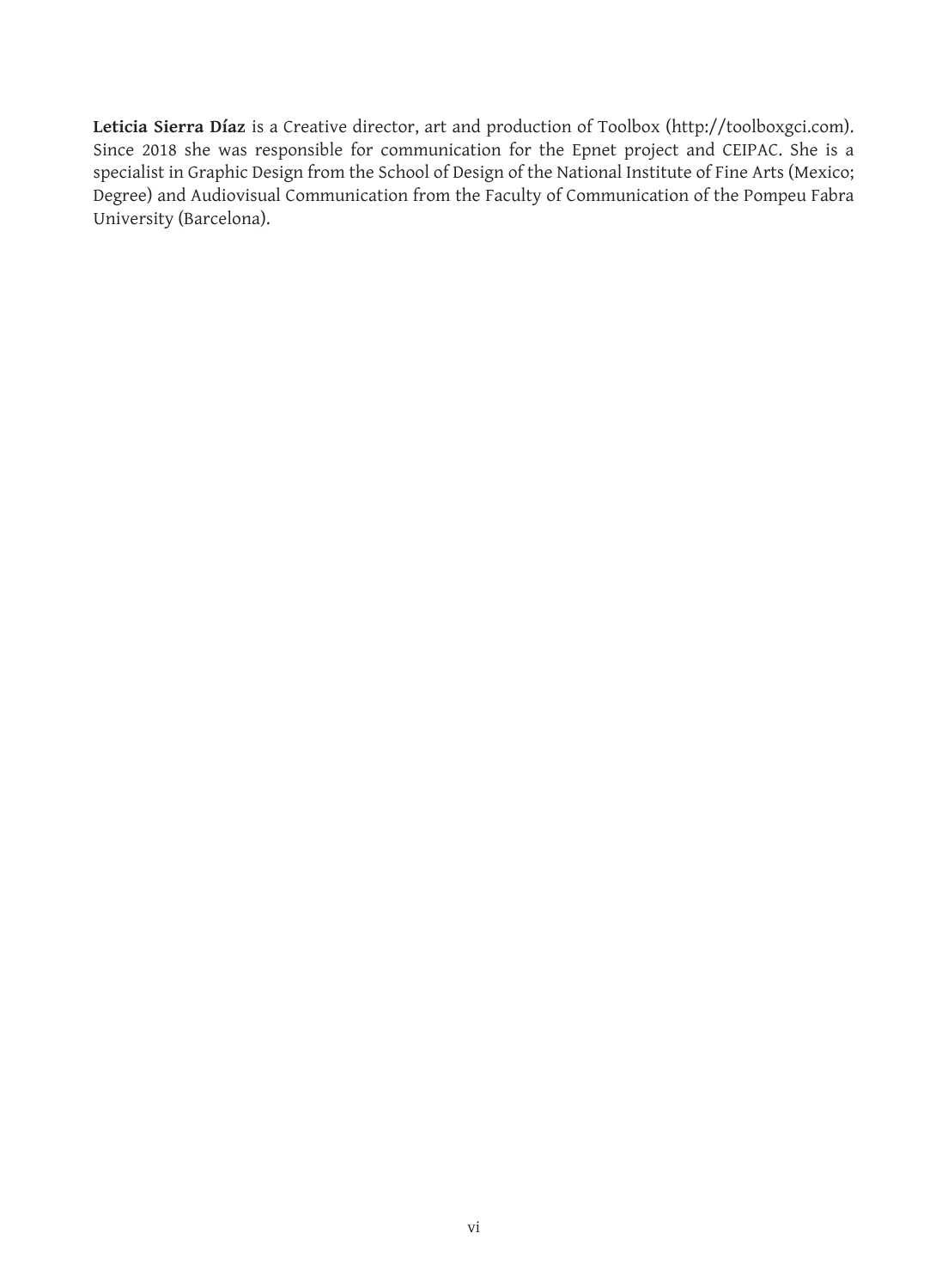# **Arqueología y Téchne**

#### José Remesal Rodríguez

Sigo el criterio defendido por M.I. Rostovzeff:

*For me archaeology is not a source of illustrations for written texts, but an independent source of historical information, no less valuable and important, sometimes more important, than the written sources. We must learn and we are gradually learning how to write history with the help of archaeology1 .* 

Para el estudio de la economía antigua es necesario prestar particular a tención a los datos arqueológicos y epigráficos, mucho más abundantes y explícitos que las fuentes literarias. A través de estos estudios podemos profundizar en nuestros conocimientos de la vida social, administrativa y política del mundo antiguo, en nuestro caso de estudio el imperio romano.

En los últimos años se han desarrollados una serie de técnicas de análisis, nacidas en otros ámbitos, aplicadas a los materiales arqueológicos, desde dataciones radio carbónicas a análisis faunísticos, pasando por la multiforme actividad desarrollada por la arqueometría aplicada al estudio de la cerámica y más recientes a técnicas aplicadas a análisis del territorio como los programas GIS o LIDER. Pero en la mayoría de los casos se ha tratado de lo que podríamos llamar una "prestación de servicios". El investigador en otras ciencias ha realizado un informe que ha sido utilizado e interpretado por el arqueólogo sin que se haya producido un trasvase de conocimientos entre ellos. Cada uno ha permanecido en su rincón. Ciertamente en los últimos años se ha avanzado en el ámbito de la multidisciplineidad, pero, como señalan L. Pignano, I. Morer Zapata, A. Díaz-Guilera en su artículo es preciso dar el paso a la llamada transdisciplinariedad, en la que se formen investigadores con conocimientos en las nuevas aplicaciones de ciencias de la complejidad al mismo tiempo que en disciplinas de carácter histórico.

En nuestro proyecto hemos pretendido alcanzar algún grado de transdisciplinariedad vinculando a los estudios históricos las modernas ciencias de computarización y estudios de redes. No es tarea fácil y exigirá una nueva perspectiva en la organización de nuestros sistemas públicos de financiación y de reconocimiento de esta transdisciplinariedad, de modo que sean reconocidos y estimulados los investigadores con este doble perfil de formación, en ciencias históricas y en ciencias computacionales, que hoy día son vistos como "ajenos" en uno y otro campo.

Me complace comprobar que gran parte de los jóvenes firmantes del manifiesto en favor de esta transdisciplinariedad, han participado o colaborado con nuestro proyecto EPnet $^2$  . Sin embargo, he de insistir en la necesidad de saber distinguir entre "*téchne*" y "*nous*". Técnica y pensamiento. El historiador debe basarse en datos, pero no es sólo un recolector de datos, debe saber interpretarlos. Los documentos no plantean preguntas, es el historiador quien las plantea. La calidad de nuestras preguntas depende de la comprensión global que tenemos de la sociedad que analizamos. Nuestra comprensión depende del análisis depurado de los datos a nuestra disposición. Las nuevas técnicas analíticas, basadas en ciencias de la computación y de análisis complejos, no sólo facilitan la acumulación de datos, sino, sobre todo, la posibilidad de contrastar nuestros análisis deductivos tradicionales con los resultados

<sup>1</sup> Rostovtzeff 1922, VIII.

<sup>2</sup> Brughmans et al. 2019.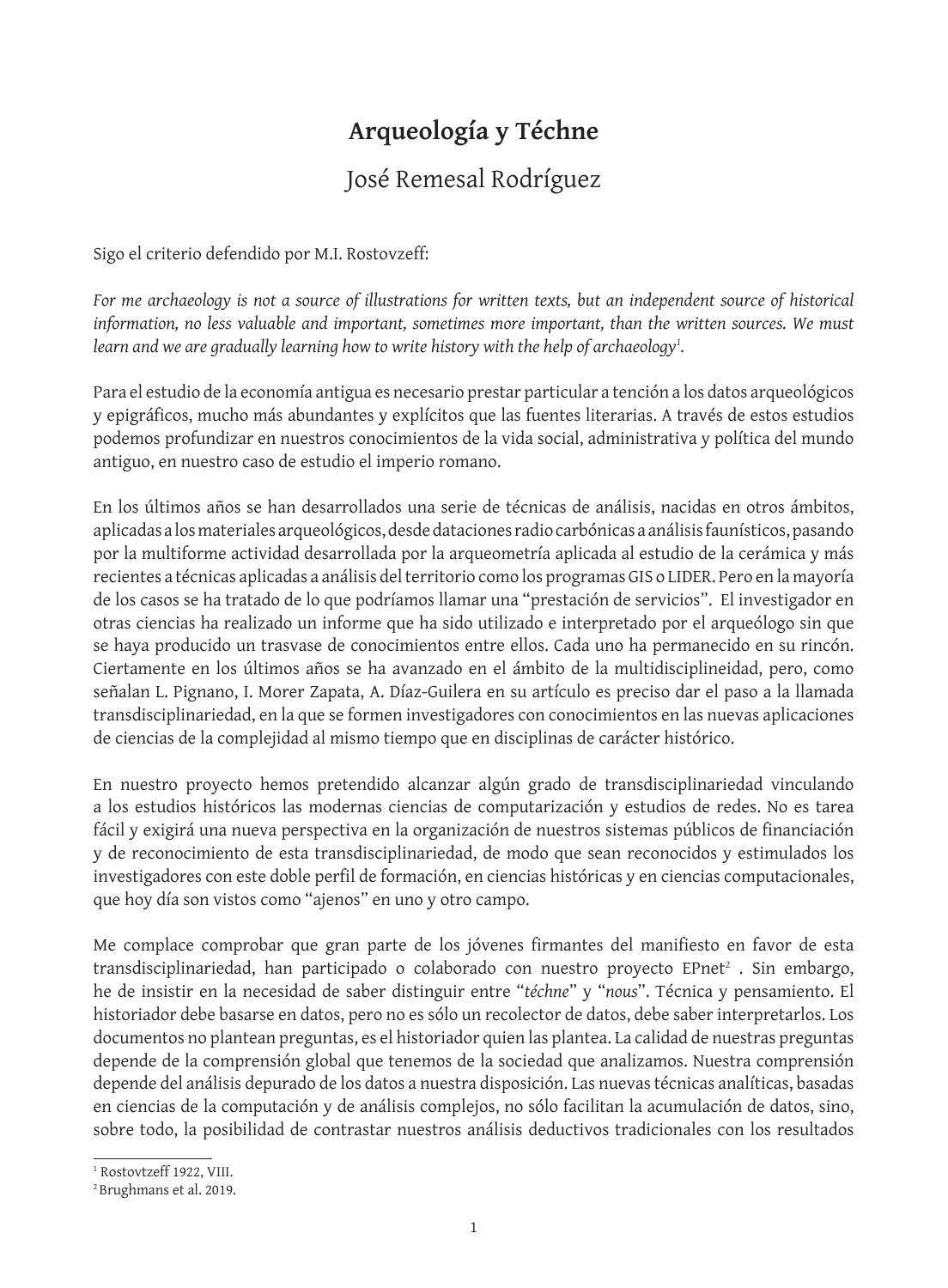obtenidos mediante la utilización de estas nuevas técnicas y métodos formales, que a su vez abren nuevas perspectivas de análisis<sup>3</sup>.

El proyecto Producción y comercio de alimentos durante el imperio romano. Dinámicas económicas y políticas (Production and distribution of food during the Roman Empire: Economics and political dynamics) EPnet. (ERC grant agreement nº ERC-ADG340828) pretendía, mediante la aplicación de métodos formales, comprobar o desechar las diversas teorías, basadas en análisis deductivos, que habían sido expuestas sobre la vida económica del mundo romano, véase el artículo de X. Giménez Baqués, A. Mosca, B. Rondelli and G, Rull Fort, que sintetiza nuestro proyecto.

Partíamos del estudio de un elemento clave en cualquier cultura: la organización del sistema de abastecimiento de alimentos, hecho particularmente relevante en el Imperio Romano, dado que el emperador debía asegurar el abastecimiento de la capital, Roma, y de su ejército, disperso en las amplias fronteras del imperio. Para ello, en el CEIPAC (Centro para el Estudio de la Interdependencia Provincial en la Antigüedad Clásica) habíamos constituido una base de datos, basada en un sistema relacional (ceipac.ub.edu), en la que recogemos la información sobre la distribución de las ánforas en las que se envasaron productos alimentarios y su epigrafía. En la actualidad disponemos de más de 54.000 registros que suponen más de un millón de datos. EPnet ha permitido migrar esta base de datos a un sistema ontológico (romanopendata.eu), lo que no sólo amplía nuestra posibilidad de análisis, sino, sobre todo, la posibilidad de interrelacionar nuestra base de datos con otras que recogen información sobre otros múltiples aspectos y documentos relacionados con la vida económica del imperio romano. En la actualidad estamos integrados en el proyecto ARIADNEplus (https://ariadne-infrastructure.eu), que tiene como finalidad realizar la integración entre numerosas bases de datos, que permitirá un desarrollo exponencial de las posibilidades de investigar sobre nuestros temas.

El volumen de documentos recogidos en nuestro proyecto permite, por primera vez, disponer de gran cantidad de datos seriales y en el caso del estudio del aceite bético no sólo de disponer de datos seriales, sino también de datos con cronología absoluta, caso único en el mundo antiguo, en el que la falta de documentos es considerada la cuestión más problemática.

Por lo que respecta a las cuestiones generales planteadas en nuestro proyecto, al menos, sobre dos cuestiones podemos ofrecer una respuesta novedosa: La economía romana puede definirse como una economía abierta, en la que la gran cantidad de actores la aproximan a lo que hoy definimos como una economía moderna. Por otra parte, hemos puesto de manifiesto la influencia del estado que, al necesitar que una serie de productos fuesen transportados para abastecer al ejército y a Roma, permitió el desarrollo de un verdadero comercio de productos desconocidos en otras regiones a miles de kilómetros de su lugar de producción.

Se venía defendiendo que la ruta para abastecer a *Germania* y *Britannia* era la vía del Ródano. Nuestros trabajos han demostrado que la vía para el abastecimiento de *Germania* y *Britannia* era la ruta atlántica, lo cual no significa minusvalorar la vía del Ródano, sino marcar las diferencias entre una y otra vía y sobre los posibles agentes que intervinieron en una u otra.

<sup>3</sup> Sobre ello, proponemos una bibliografía esencial: Ahnert et al. 2021; Bentley, Maschner 2003; Brughmans, Wilson, in press; Caro et al. 2020; Champion 2021; Daems 2021; Djindjian, Moscati 2021; Donnellan 2020; Fenn, Römer-Strehl 2013; Graham 2006; Kathryn 2020; Knappett 2013; Peeples 2020; Velázquez Soriano, Espinosa Espinosa 2021; Verboven 2020; Verhagen et al. 2019.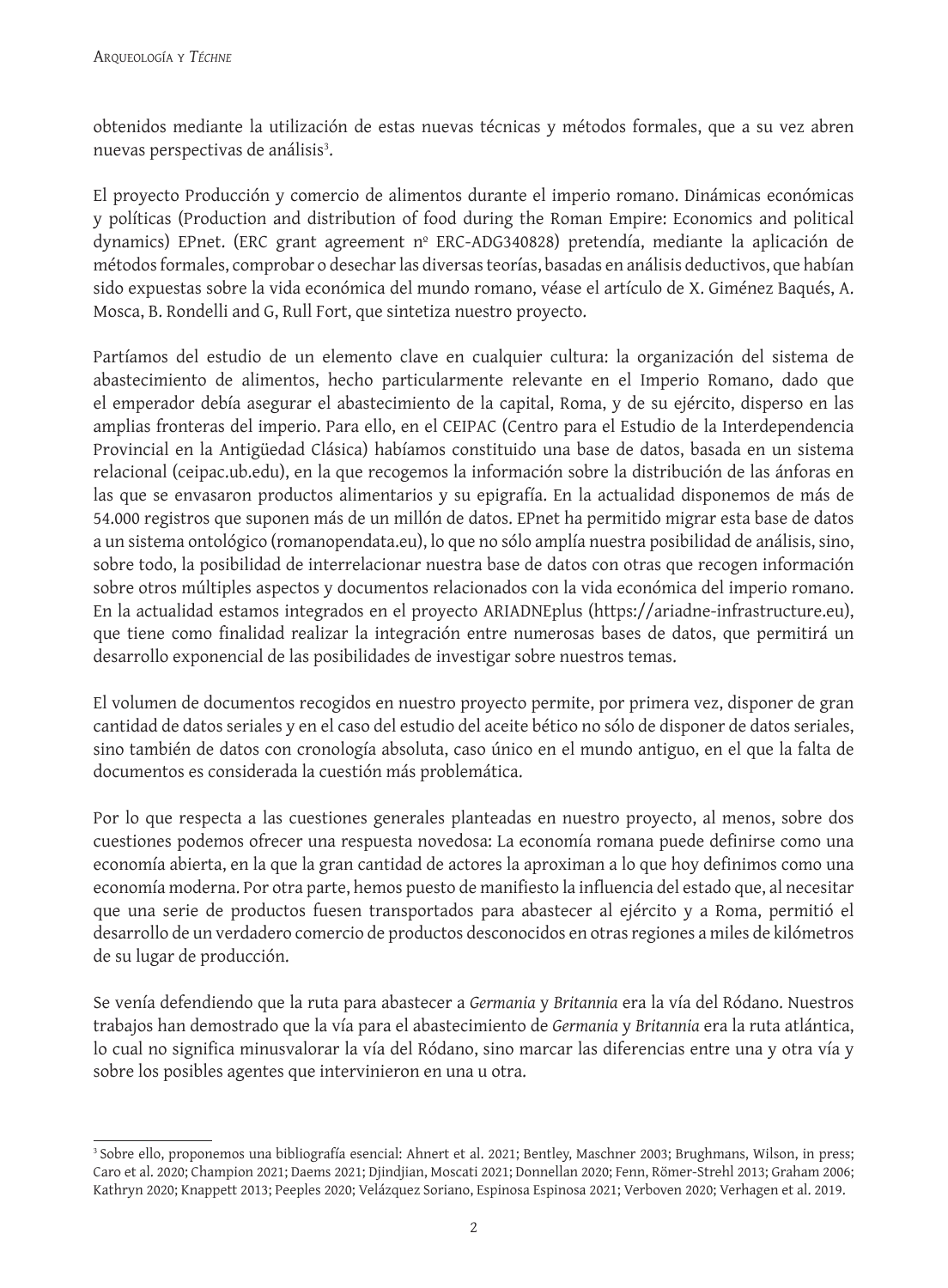Pero el proyecto EPnet ha tenido multitud de otros resultados que el lector podrá ver en los artículos aquí recogidos y en la amplia bibliografía generada por el proyecto, recogida en este volumen. Pero, sobre todo, EPnet ha puesto de manifiesto la necesidad de la transdisciplinariedad de la que hablábamos al inicio.

#### **Bibliografía**

Ahnert *et al.* 2021 = Ahnert, R., Ahnert, S.E., Coleman, C.N., Weingart, S.B. (eds.) 2021. *The Network Turn. Changing Perspectives in the Humanities*. Cambridge.

Bentley, R.A., Maschner, H.D.G. (eds.) 2003. *Complex Systems and Archaeology: Empirical and Theoretical Applications*. Salt Lake City: University of Utah Press.

Brughmans *et al.* 2019 = Brughmans, T., Hanson, J., Mandich, M., Romanowska, I., Rubio-Campillo, X., Carrignon, S., Collins-Elliott, S., Crawford, K., Daems, D., Fulminante, F., de Haas, T., Kelly, P., Moreno Escobar, M., Paliou, E., Prignano, L., Ritondale, M. 2019. ormal Modelling Approaches to Complexity Science in Roman Studies: A Manifesto. *Theoretical Roman Archaeology Journal* 2(1), p.4. doi: https://doi. org/10.16995/traj.367.

Brughmans, T., Wilson, A. (eds.) in press. S*imulating Roman economies. Theories, methods and computational models*. Oxford: Oxford University Press.

Caro *et al.* 2020 = Caro, J., Díaz-de la Fuente, S., Ahedo, V., Zurro, D., Madella, M., Galán, J.M., Izquierdo, L.R., Santos, J.I., del Olmo, R. (eds.) 2020. Terra Incognita: *Libro blanco sobre transdisciplinariedad y nuevas formas de investigación en el Sistema Español de Ciencia y Tecnología*. DOI: https://dx.doi.org/10.5281/ zenodo.4034177.

Champion, E. M. (ed.) 2021. *Virtual Heritage: A Guide*. London: Ubiquity Press.

Daems, D. 2021. *Social complexity and complex systems in Archaeology.* New York, NY: Routledge.

Djindjian, F., Moscati, P. (eds.) 2021. *Big Data and Archaeology. Proceedings of the XVIII UISPP World Congress (4-9 June 2018, Paris, France) Volume 15, Session III-1.* Oxford: Archaeopress.

Donnellan L. 2020. *Archaeological Networks and Social Interaction. Routledge Studies in Archaeology*. New York, NY: Routledge. DOI: https://doi.org/10.4324/9781351003063,

Fenn, N, Römer-Strehl, Ch. (eds.) 2013. *Networks in the Hellenistic World According to the pottery in the Eastern Mediterranean and beyond.* BAR International Series 2539. Oxford: Archaeopress. 2013.

Graham S. 2006. Ex Figlinis: *The Network Dynamics of the Tiber Valley Brick Industry in the Hinterland of Rome*. BAR International Series 1486. Oxford: John and Erica Hedges.

Kathryn, B. (ed.) 2020. *The Routledge companion to digital Humanities and Art History*. New York, NY: Routledge.